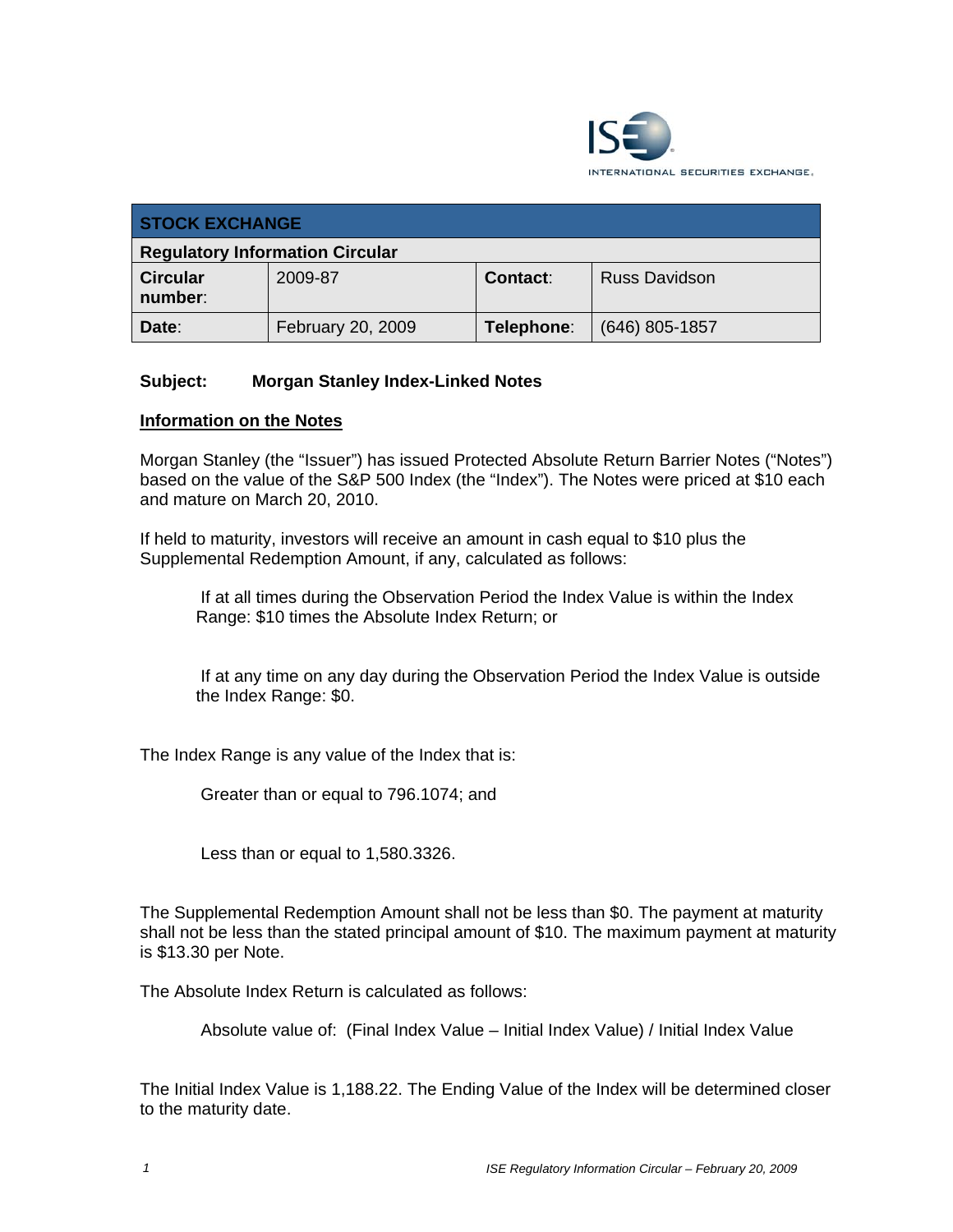Please see the prospectus for the Notes for more details regarding the calculations and the mechanics of the Notes.

It is expected that the market value of the Notes will depend substantially on the value of the Index and may be affected by a number of other interrelated factors including, among other things: the general level of interest rates, the volatility of the Index, the time remaining to maturity, the dividend yield of the stocks comprising the Index, and the credit ratings of the Issuer.

## **Exchange Rules Applicable to Trading in the Notes**

The Notes are considered equity securities, thus rendering trading in the Notes subject to the Exchange's existing rules governing the trading of equity securities.

## **Trading Hours**

Trading in the Notes on ISE is on a UTP basis and is subject to ISE equity trading rules. The Notes will trade from 8:00 a.m. until 8:00 p.m. Eastern Time. Equity EAMs trading the Notes during the Extended Market Sessions are exposed to the risk of the lack of the calculation or dissemination of underlying index value or intraday indicative value ("IIV"). For certain derivative securities products, an updated underlying index value or IIV may not be calculated or publicly disseminated in the Extended Market hours. Since the underlying index value and IIV are not calculated or widely disseminated during Extended Market hours, an investor who is unable to calculate implied values for certain derivative securities products during Extended Market hours may be at a disadvantage to market professionals.

# **Trading Halts**

ISE will halt trading in the Notes of a Trust in accordance with ISE Rule 2101(a)(2)(iii). The grounds for a halt under this Rule include a halt by the primary market because it stops trading the Shares and/or a halt because dissemination of the IIV or applicable currency spot price has ceased, or a halt for other regulatory reasons. In addition, ISE will stop trading the Shares of a Trust if the primary market de-lists the Shares.

#### **Delivery of a Prospectus**

Pursuant to federal securities laws, investors purchasing Shares must receive a prospectus prior to or concurrently with the confirmation of a transaction. Investors purchasing Shares directly from the Fund (by delivery of the Deposit Amount) must also receive a prospectus.

Prospectuses may be obtained through the Distributor or on the Fund's website. The Prospectus does not contain all of the information set forth in the registration statement (including the exhibits to the registration statement), parts of which have been omitted in accordance with the rules and regulations of the SEC. For further information about the Fund, please refer to the Trust's registration statement.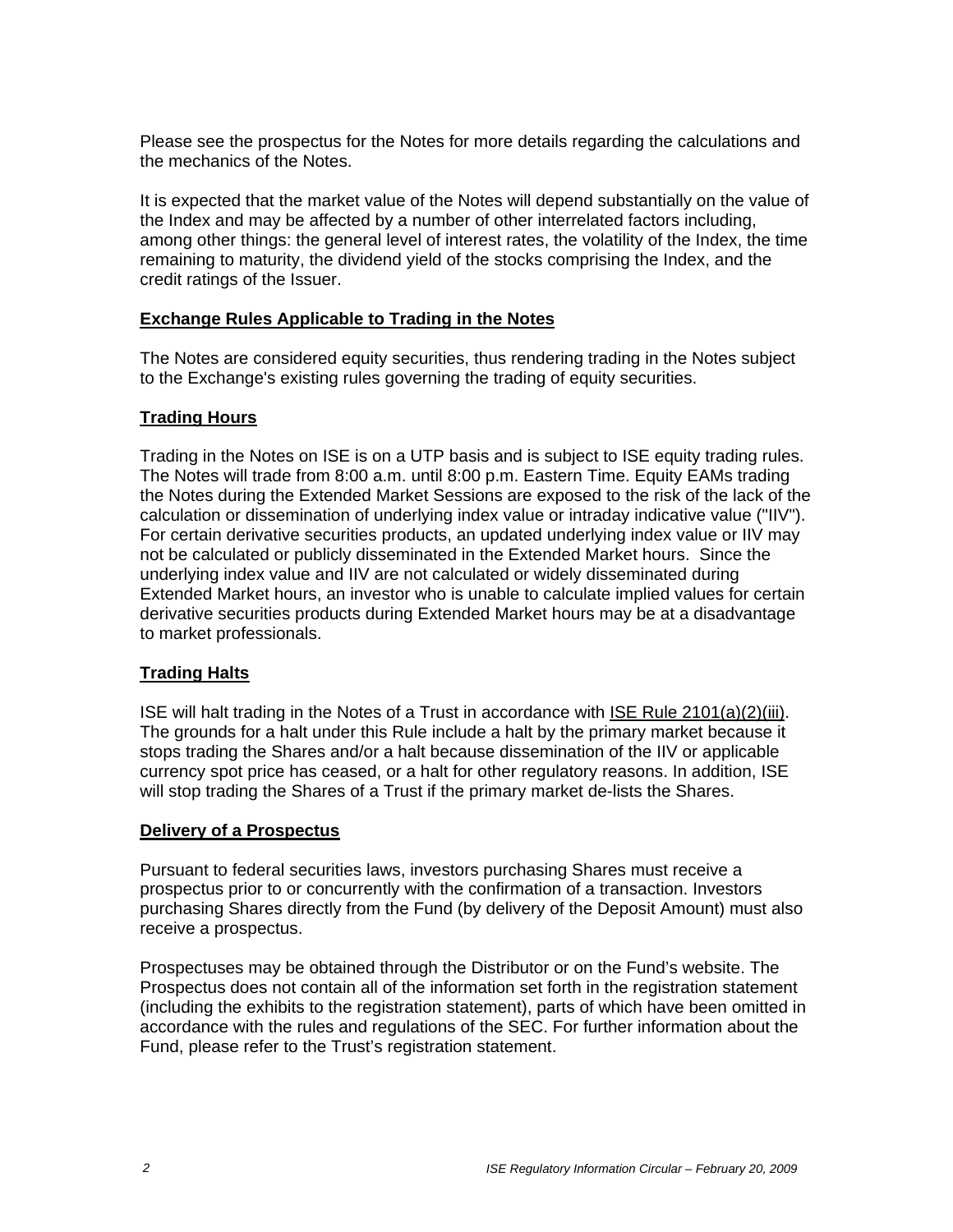**This Regulatory Information Circular is not a statutory Prospectus. Equity EAMs should consult the Trust's Registration Statement, SAI, Prospectus and the Fund's website for relevant information.**